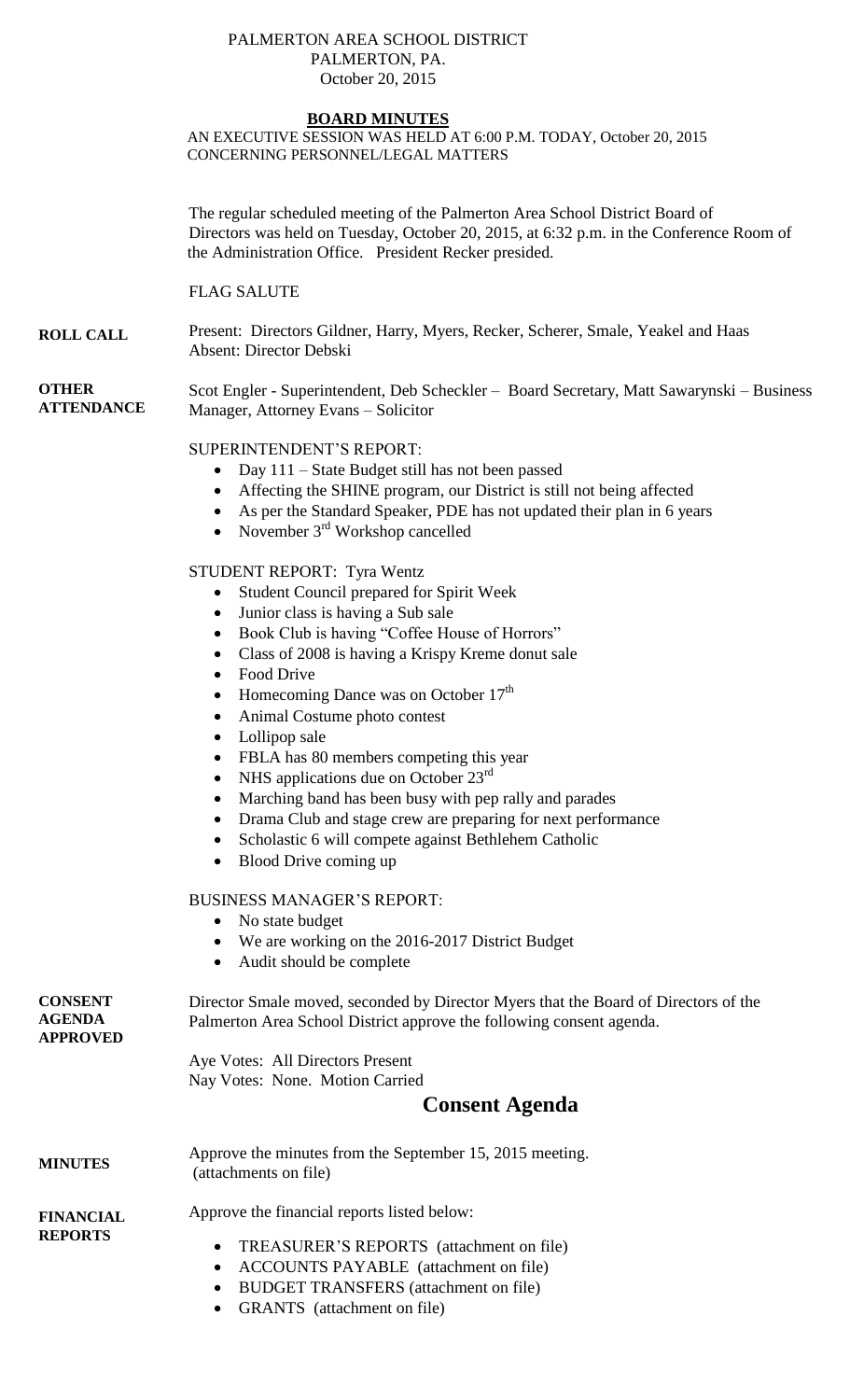October 20, 2015

| <b>RESIGNATIONS</b>                                   | Accept the resignation of Matthew Sawarynski as Business Manager, effective<br>November 25, 2015.                                                                                                                                                                                                                                                                           |                                                                                                                                                                                                                                                                                                                                                                                                                                                                                                        |  |
|-------------------------------------------------------|-----------------------------------------------------------------------------------------------------------------------------------------------------------------------------------------------------------------------------------------------------------------------------------------------------------------------------------------------------------------------------|--------------------------------------------------------------------------------------------------------------------------------------------------------------------------------------------------------------------------------------------------------------------------------------------------------------------------------------------------------------------------------------------------------------------------------------------------------------------------------------------------------|--|
|                                                       |                                                                                                                                                                                                                                                                                                                                                                             | Accept the resignation of Rebecca Sabo as Art Club Advisor, effective immediately.                                                                                                                                                                                                                                                                                                                                                                                                                     |  |
| <b>REMOVE</b><br><b>SUBSTITUTE</b>                    | Remove Jennifer Figueroa from all substitute lists effective immediately.                                                                                                                                                                                                                                                                                                   |                                                                                                                                                                                                                                                                                                                                                                                                                                                                                                        |  |
| <b>EXTRA</b><br><b>CURRICULAR</b><br><b>POSITIONS</b> | Miranda Allen<br>$\bullet$<br>Lyndsey Heinrich<br>$\bullet$<br><b>Ashley Hummer</b><br>$\bullet$<br>Katie McCarroll<br>$\bullet$<br>Zachary Christman<br>$\bullet$<br>Jacob Christman<br>$\bullet$<br>Bronwyn Cseh<br>$\bullet$<br><b>Austin Cseh</b><br>$\bullet$<br>Jim Hay<br>$\bullet$<br>William Stoudt<br>$\bullet$<br><b>Frank Jacobs</b><br>٠<br>Kerry Jahelka<br>٠ | Approve the following extra-curricular positions for the 2015-2016 school year:<br><b>Co-Advisor Art Club</b><br>Co-Advisor Art Club<br><b>Co-Advisor Environmental Club</b><br>Co-Advisor Environmental Club<br><b>Volunteer Wrestling Coach</b><br><b>Volunteer Wrestling Coach</b><br><b>Assistant Track Coach</b><br><b>Assistant Track Coach</b><br><b>Assistant Track Coach</b><br><b>Assistant Track Coach</b><br><b>Volunteer Assistant Track Coach</b><br><b>Volunteer Conditioning Coach</b> |  |
| <b>SUBSTITUTES</b>                                    | Approve the following substitutes:<br>Jodi Funk<br><b>Substitute Teacher</b><br>$\bullet$<br>Approve Melissa Maupin as a long-term substitute, for Michael Lengle, at the rate of<br>\$43,982, prorated, Bachelors, Step 1, through the end of the 2015-2016 school year, effective<br>January 4, 2016.                                                                     |                                                                                                                                                                                                                                                                                                                                                                                                                                                                                                        |  |
| <b>CONFERENCE</b>                                     | Approve Suzanne Rentschler to attend the EPASEAC Conference at Hershey on October 22<br>and 23, 2015, at a cost to the District of \$292.00                                                                                                                                                                                                                                 |                                                                                                                                                                                                                                                                                                                                                                                                                                                                                                        |  |
| <b>TUITION RE-</b><br><b>IMBURSEMENTS</b>             | Approve the attached tuition reimbursements. (attachment on file)                                                                                                                                                                                                                                                                                                           |                                                                                                                                                                                                                                                                                                                                                                                                                                                                                                        |  |
| <b>CLUB TRIP</b><br><b>CHANGE</b>                     | Approve the change of the 2017 International Travelers' Club trip from China to Europe.                                                                                                                                                                                                                                                                                     |                                                                                                                                                                                                                                                                                                                                                                                                                                                                                                        |  |
| <b>CONTRACT</b>                                       | Approve the Contract of Agreement – Clear Motion, Audio, $\&$ Design for DJ services for<br>school dances sponsored by National Junior Honor Society Activity Club for 2015-2016<br>school year as indicated.                                                                                                                                                               |                                                                                                                                                                                                                                                                                                                                                                                                                                                                                                        |  |

# **End of Consent Agenda**

**BOND RESOLUTION APPROVED** Director Myers moved, seconded by Director Smale that the Board of Directors of the Palmerton Area School District approve the resolution incurring nonelectoral debt to be evidenced by one or more series of general obligation bonds in the maximum aggregate principal amount of twenty-one million dollars (\$21,000,000), to currently refund the school district's outstanding general obligation bonds, Series A of 2010, construction additions and improvements to the Junior High School and Senior High School buildings and, to the extent of any remaining funds, other capital projects, and pay related costs; accepting a proposal for purchase of the bonds; setting forth the parameters, substantial form of, and conditions to, issuing the bonds; pledging the full faith, credit and taxing power of this school district to secure the bonds; providing for redemption and retirement of the refunded bonds; appointing a paying agent and sinking fund depository; and approving related documents and actions. (attachment on file)

> Aye Votes: Directors Recker, Gildner, Smale, Myers, Harry, Haas, and Yeakel Nay Votes: Director Scherer. Motion Carried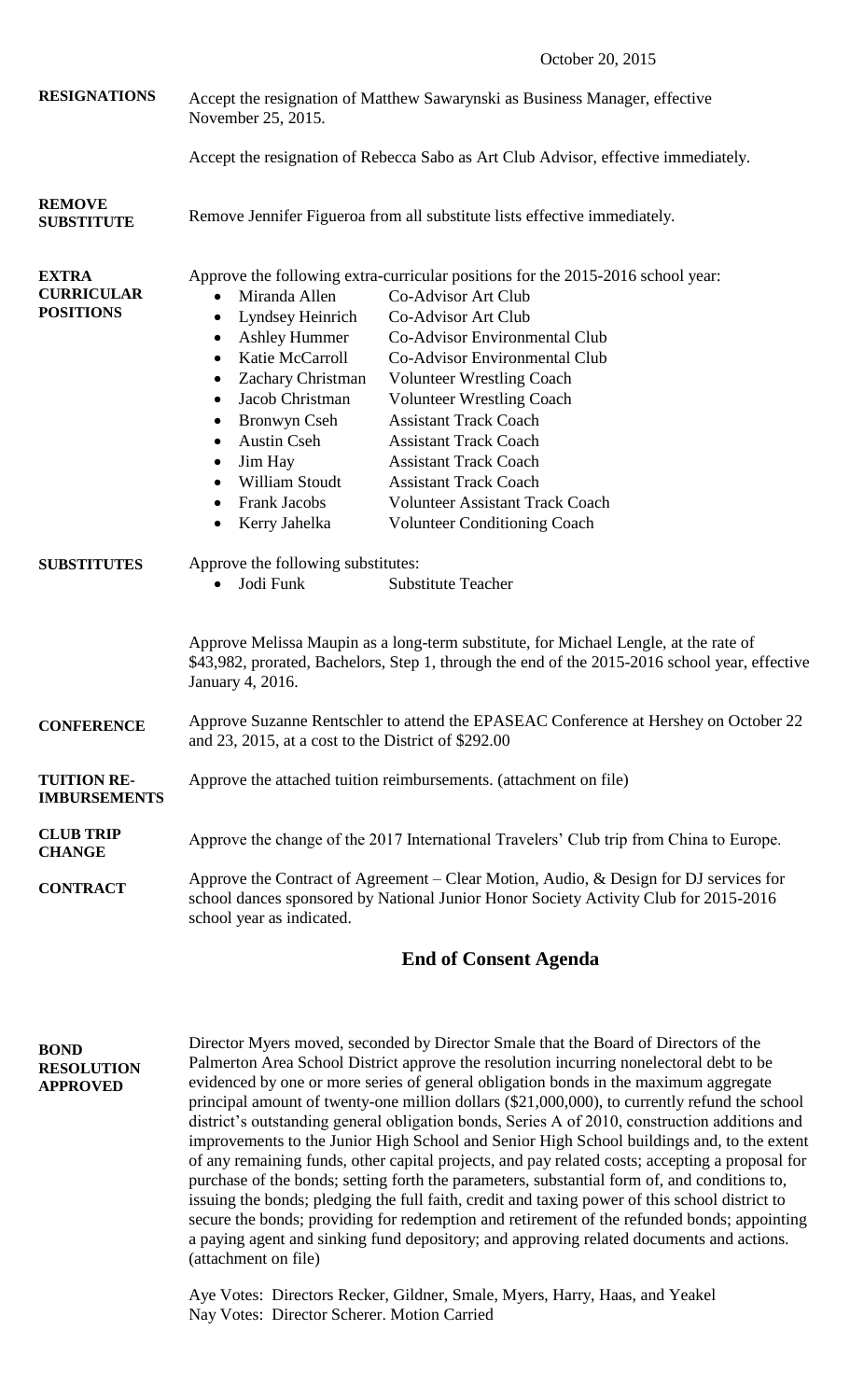## October 20, 2015

| <b>INSURANCE</b><br><b>RENEWAL</b><br><b>APPROVED</b>                                       | Director Yeakel moved, seconded by Director Haas that the Board of Directors of the<br>Palmerton Area School District approve the insurance renewal, effective November 12, 2015<br>as follows:<br>General Liability including Boiler and Automobile - AIG Insurance \$101,243<br>$\bullet$<br>School Board Legal Liability - Old Republic Insurance \$17,171<br>$\bullet$<br>Excess Liability (\$7,000,000 limit) - AIG Insurance \$14,930<br>Cyber Liability - Travelers \$6,900<br>Aye Votes: All Directors Present<br>Nay Votes: None. Motion Carried |  |  |
|---------------------------------------------------------------------------------------------|-----------------------------------------------------------------------------------------------------------------------------------------------------------------------------------------------------------------------------------------------------------------------------------------------------------------------------------------------------------------------------------------------------------------------------------------------------------------------------------------------------------------------------------------------------------|--|--|
| <b>ENGINEERING</b><br><b>PROPOSAL</b><br><b>APPROVED</b>                                    | Director Smale moved, seconded by Director Haas that the Board of Directors approve the<br>proposal from Barry Isett and Associates, Inc. for multi-discipline engineering for the junior<br>high addition and interior renovations. (attachment on file)<br>Aye Votes: All Directors Present                                                                                                                                                                                                                                                             |  |  |
|                                                                                             | Nay Votes: None. Motion Carried                                                                                                                                                                                                                                                                                                                                                                                                                                                                                                                           |  |  |
| <b>SECOND</b><br><b>READING AND</b><br><b>APPROVE</b><br><b>POLICIES</b><br><b>APPROVED</b> | Director Haas moved, seconded by Director Myers that the Board of Directors of the<br>Palmerton Area School District accept the second readings of and approve the following<br>policies:<br>Policy 222 Pupils Tobacco Use<br>$\bullet$<br>Policy 323 Administrative Employees Tobacco Use<br>$\bullet$<br>Policy 423 Professional Employees Tobacco Use<br>$\bullet$<br>Policy 523 Classified Employees Tobacco Use                                                                                                                                      |  |  |
|                                                                                             | Aye Votes: All Directors Present<br>Nay Votes: None. Motion Carried                                                                                                                                                                                                                                                                                                                                                                                                                                                                                       |  |  |
| <b>ACCEPT</b><br><b>DONATION</b><br><b>APPROVED</b>                                         | Director Scherer moved, seconded by Director Smale that the Board of Directors of the<br>Palmerton Area School District accept the donation from the Palmerton Youth Wrestling<br>Association for Kwik Stick mats, installation, blocking primer, and white epoxy totaling<br>\$10,232.47.                                                                                                                                                                                                                                                                |  |  |
|                                                                                             | Aye Votes: All Directors Present<br>Nay Votes: None. Motion Carried                                                                                                                                                                                                                                                                                                                                                                                                                                                                                       |  |  |
|                                                                                             | <b>INFORMATION ITEMS:</b> (attachments on file)<br>Enrollment, September 30, 2015<br>$\bullet$<br>LCCC Board Minutes, September 3, 2015<br>$\bullet$<br>LCCC President's Desk, October 2015<br><b>Board Summary</b>                                                                                                                                                                                                                                                                                                                                       |  |  |
|                                                                                             | PUBLIC PARTICIPATION:                                                                                                                                                                                                                                                                                                                                                                                                                                                                                                                                     |  |  |
|                                                                                             | Mr. Charles Laviolette                                                                                                                                                                                                                                                                                                                                                                                                                                                                                                                                    |  |  |
|                                                                                             | Student Council made a much appreciated donation to the Palmerton Library<br>$\bullet$<br>At the Powder Puff game the band played the alma Mater and the football players<br>$\bullet$<br>high fived them<br>Coloring for Adults being held at the Palmerton Library<br>$\bullet$<br>Handcrafted Items auction is coming up<br>$\bullet$<br>Charter school will put on a play<br>$\bullet$<br>Book signing by Bill Allison<br>Christmas Sing-a-long will be held<br>Art Show and luncheon coming up<br>$D_{\text{max}}$ $C_{\text{min}}$                  |  |  |

Bag Sale